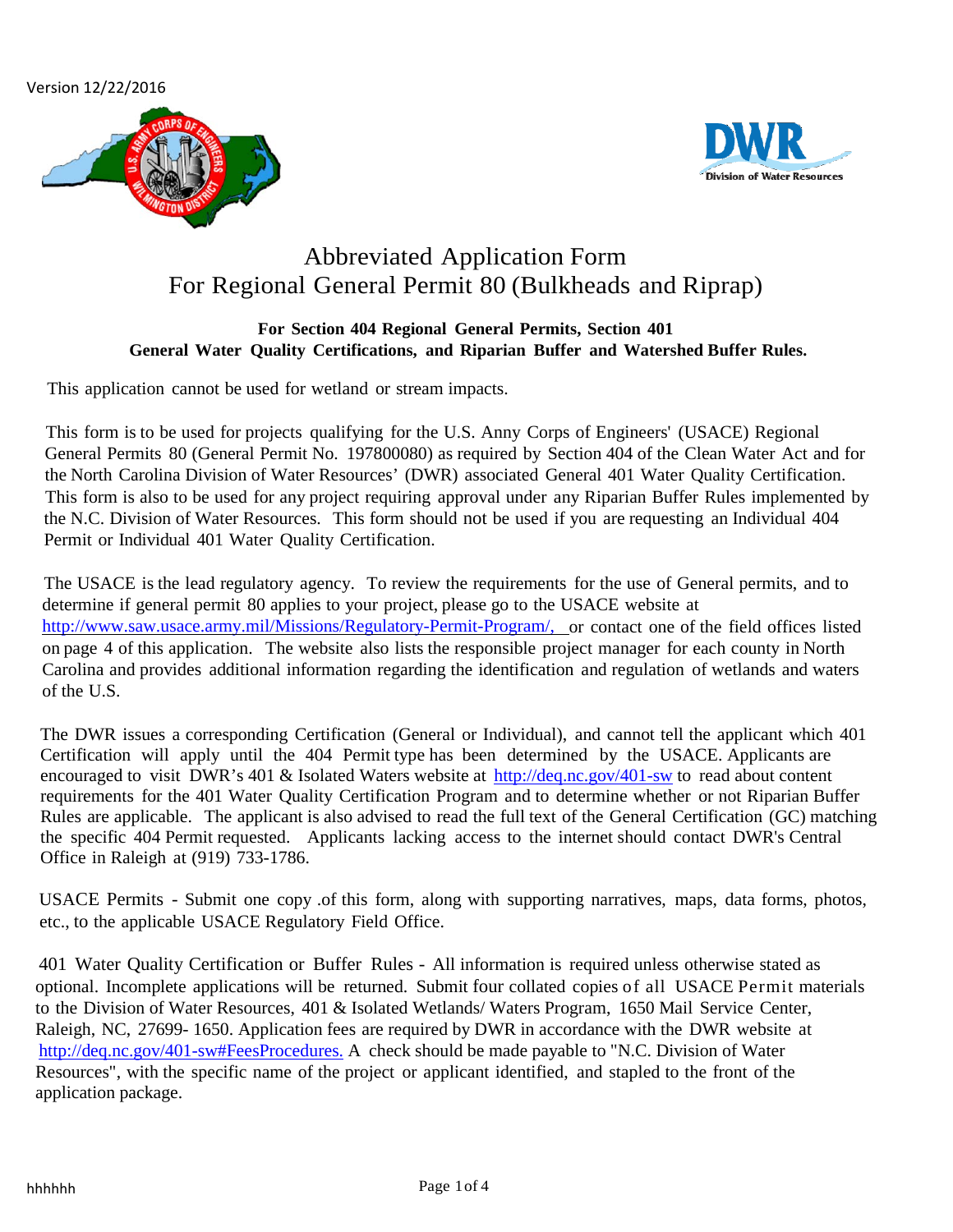|    | Office Use Only:               | Form Version Dec. 2016                                                                                                                                                                                                         |
|----|--------------------------------|--------------------------------------------------------------------------------------------------------------------------------------------------------------------------------------------------------------------------------|
|    | <b>USACE Action ID No.</b>     | DWR No.                                                                                                                                                                                                                        |
|    |                                | (If any particular item is not applicable to this project, please enter "Not Applicable" or "N/A".)                                                                                                                            |
| Ι. | <b>Applicant Information</b>   |                                                                                                                                                                                                                                |
|    | 1. Owner/Applicant Information | Name:                                                                                                                                                                                                                          |
|    |                                | Mailing Address: National Address: National Address: National Address: National Address: National Address: National Address: National Address: National Address: National Address: National Address: National Address: Nationa |
|    |                                | E-mail Address: No. 2016. The mail Address: No. 2016. The mail Address: No. 2016. The mail Address: No. 2016. The mail Address: No. 2016. The mail Address: No. 2016. The mail Address: No. 2016. The mail Address: No. 2016.  |
|    |                                | 2. Agent/Consultant information (A signed and dated copy of the Agent Authorization letter must be<br>attached if the Agent has signatory authority for the owner/applicant.)                                                  |
| 3. |                                |                                                                                                                                                                                                                                |
|    |                                | the control of the control of the control of the control of the control of the control of                                                                                                                                      |
| П. | Project Information            |                                                                                                                                                                                                                                |

Attach a vicinity map clearly showing the location of the property with respect to local landmarks such as towns, rivers, and roads. Also provide a detailed site plan showing property boundaries, and development plans in relation to surrounding properties. Both the vicinity map and site plan must include a scale and north arrow. The specific footprints of all buildings, impervious surfaces, or other facilities must be included. If possible, the maps and plans should include the appropriate USGS Topographic Quad Map and NRCS Soil Survey with the property boundaries outlined. Plan drawings, or other maps may be included at the applicant's discretion, so long as the property is clearly defined. For administrative and distribution purposes, the USACE requires information to be submitted on sheets no larger than 11 by 17-inch format; however, DWR may accept paperwork of any size. DWR prefers full-size construction drawings rather than a sequential sheet version of the full-size plans. If full-size plans are reduced to a small scale such that the final version is illegible, the applicant will be informed that the project has been placed on hold until decipherable maps are provided.

1. .Location

| County:                                                           | <b>Nearest Town:</b> |
|-------------------------------------------------------------------|----------------------|
| Subdivision name (include phase/lot number):                      |                      |
| Site coordinates:                                                 |                      |
| Decimal Degrees (6 digits minimum): <sup>o</sup> N                | $\mathrm{W}(neg.)$   |
| Directions to site (include road numbers/names, landmarks, etc.): |                      |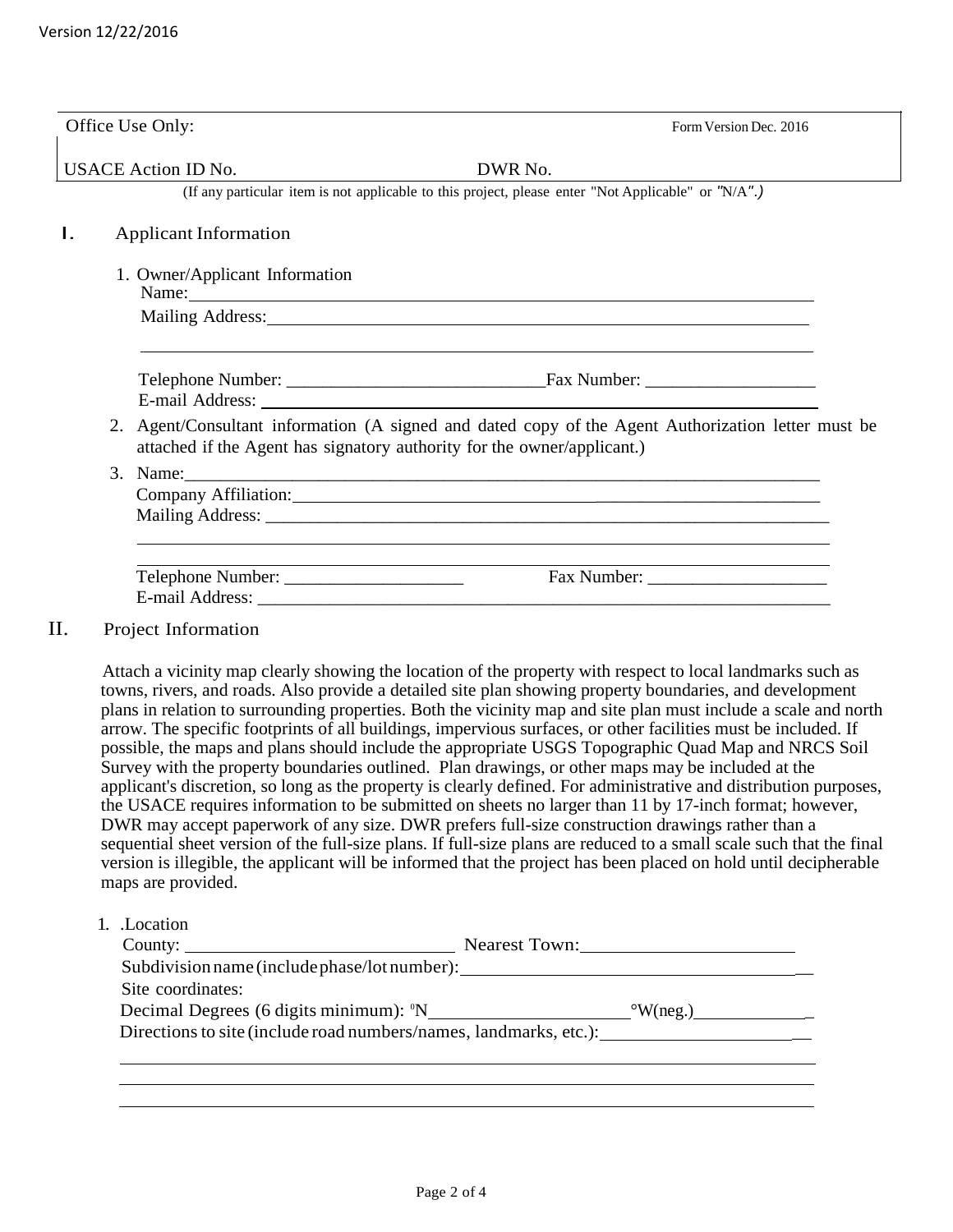3. Property size (acres): \_

4. Name of nearest named receiving body of water(stream/river/lake): \_

5. Describe the purpose of the proposed work: \_

6. List the type of equipment to be used to construct the project: \_

- 7. Type and amount of impact (including all back fill, excavation, riprap, retaining walls, other fill, etc.) below the normal pool lake level in square feet or acres, and distance from shoreline:
- 8. a. . Type and amount of impact (including all clearing, back fill, excavation, riprap, retaining walls, otherfill, etc.) above the normal pool lake level and 50 feetland-ward in square feet or 1:J,pres:

b. Please describe the vegetation above the normal pool lake level and 50 feet land-ward to be impacted (number of trees for instance): \_\_\_\_\_\_\_\_\_\_\_\_\_\_\_\_\_\_\_\_\_\_\_\_\_\_\_\_\_\_\_\_\_\_\_\_\_\_\_\_\_\_\_\_\_\_\_\_\_\_

 **Applicant/Agent's Signature** Date (Agent's signature is valid only if an authorization letter from the applicant is provided.)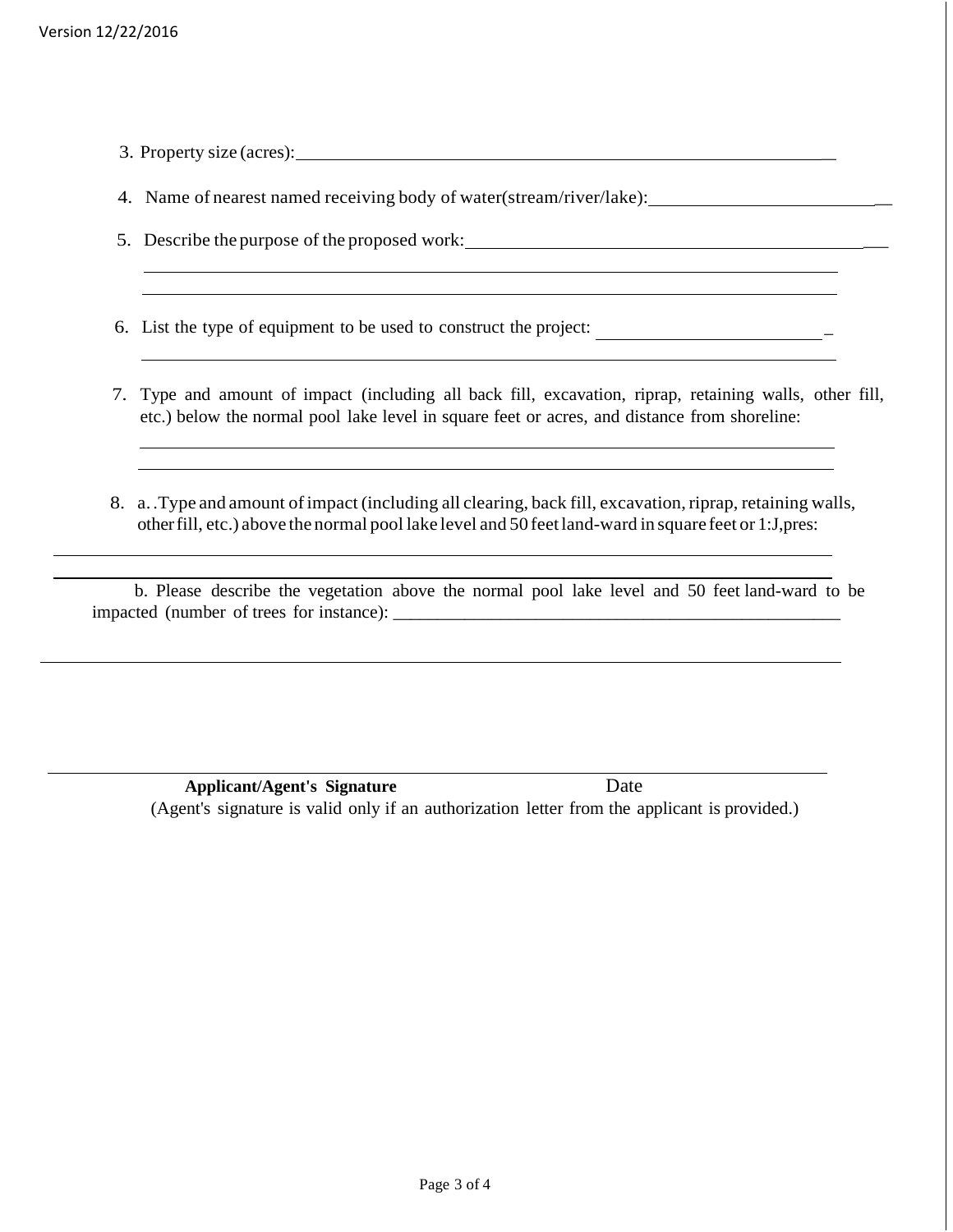| Asheville Regulatory Field Office<br>US Army Corps of Engineers<br><b>Room 208</b><br>Asheville, NC 28801-5006<br>Telephone: (828) 271-7980<br>Fax: (828) 281-8120        | Alexander<br>Alleghany<br>Avery<br><b>Buncombe</b><br><b>Burke</b><br>Cabarrus | Caldwell<br>Catawha<br>Clay<br>Cleveland<br>Gaston<br>Graham | Haywood<br>Henderson<br>Jackson<br>Lincoln<br>Macon<br>Madison | McDowell<br>Mecklenburg<br>Polk<br>Rutherford<br>Stanley<br>Surry        | Swain<br>Transylvania<br>Watauga<br>Wilkes<br>Yadkin<br>Yancey |
|---------------------------------------------------------------------------------------------------------------------------------------------------------------------------|--------------------------------------------------------------------------------|--------------------------------------------------------------|----------------------------------------------------------------|--------------------------------------------------------------------------|----------------------------------------------------------------|
| US Army Corps of Engineers<br>Raleigh Regulatory Field Office<br>3331 Heritage Trade Drive, Suite 105<br>Wake Forest, NC 27587<br>Telephone: (919) 554-4884               | Alamance<br>Caswell<br>Chatham<br>Davidson                                     | Forsyth<br>Franklin<br>Granville<br>Guilford                 | Montgomery<br>Moore<br>Nash<br>Orange                          | Rockingham<br>Rowan<br><b>Stokes</b><br>Vance                            | Wilson                                                         |
| Fax: (919) 562-0421                                                                                                                                                       | Davie                                                                          | Halifax                                                      | Person                                                         | Wake                                                                     |                                                                |
|                                                                                                                                                                           | Durham<br>Edgecombe                                                            | Johnston<br>Lee                                              | Randolph<br>Richmond                                           | Warren<br>Wayne                                                          |                                                                |
| Washington Regulatory Field Office<br>US Army Corps Of Engineers<br>Post Office Box 1000<br>Washington, NC 27889-1000<br>Telephone: (910) 251-4555<br>Fax: (252) 975-1399 | <b>Beaufort</b><br><b>Bertie</b><br>Camden<br>Carteret*<br>Chowan<br>Craven    | Currituck<br>Dare<br>Gates<br>Green<br>Hertford<br>Hyde      | Jones<br>Lenoir<br>Pamlico<br>Pasquotank<br>Perquimans         | Pitt<br>Tyrrell<br>Martin<br>Washington<br>*Croatan National Forest Only |                                                                |
| Wilmington Regulatory Field Office<br>US Army Corps Of Engineers<br>Post Office Box 1890<br>Wilmington, NC 28402-1890<br>Telephone: (910) 251-4511<br>Fax: (910) 251-4025 | Anson<br>Bladen<br><b>Brunswick</b><br>Carteret<br>Columbus<br>Cumberland      | Duplin<br>Harnett<br>Hoke<br>New Hanover                     | Onslow<br>Pender<br>Robeson<br>Sampson<br>Scotland             |                                                                          |                                                                |

## US Army Corps of Engineers Field Offices and County Coverage

#### North Carolina State Division of Water Resources

Division of Water Resources 401 & Isolated Wetlands/Waters Program 1617 Mail Service Center Raleigh, NC 27699-1617 Telephone: (919) 807-6303 Fax: (919) 807-6494

(Does not need to be submitted)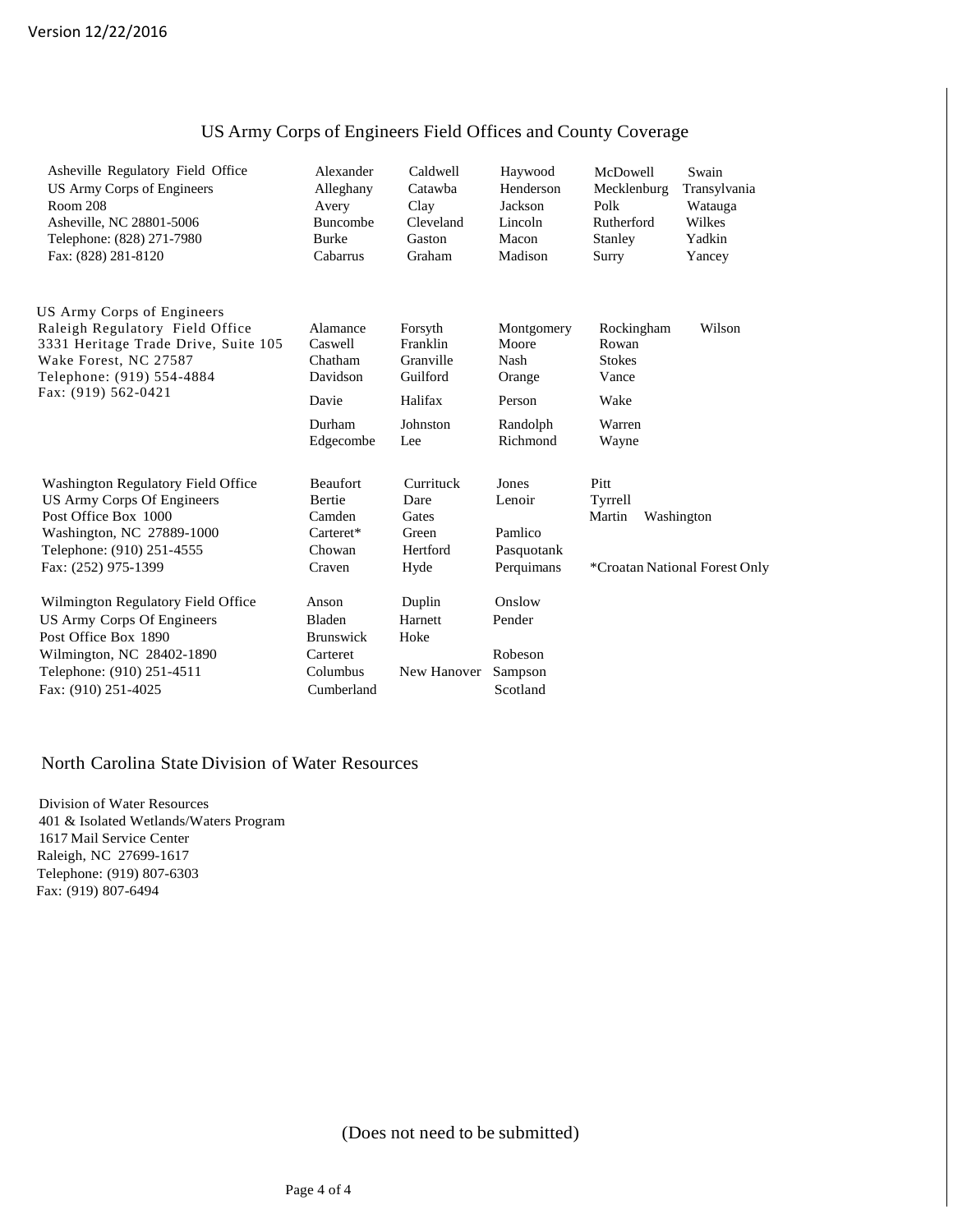# EXAMPLE



Plan View



Cross Section View